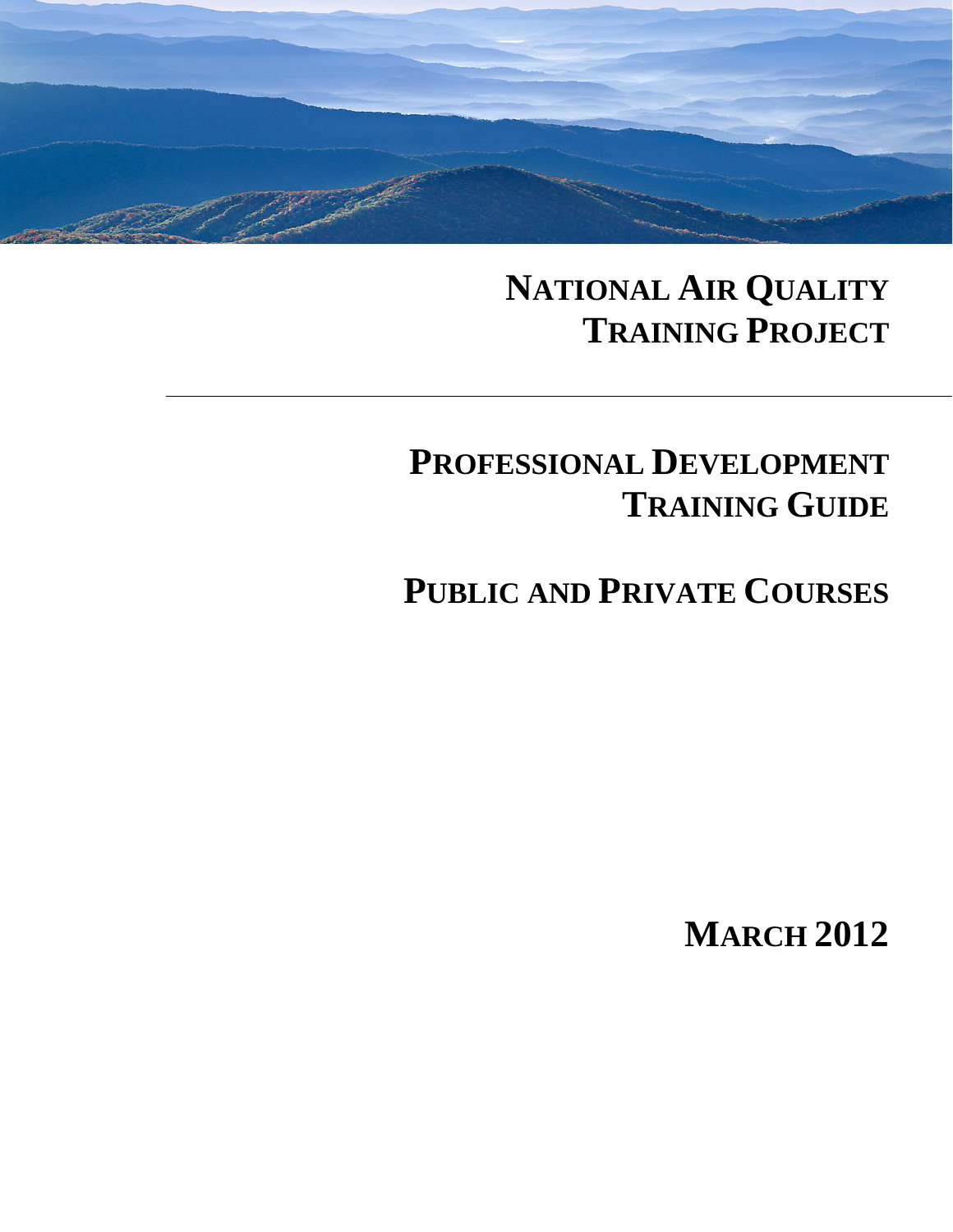### **TABLE OF CONTENTS**

| 1. |  |  |
|----|--|--|
| 2. |  |  |
| 3. |  |  |
| 4. |  |  |
| 5. |  |  |
| 6. |  |  |
| 7. |  |  |
| 8. |  |  |
| 9. |  |  |
|    |  |  |
|    |  |  |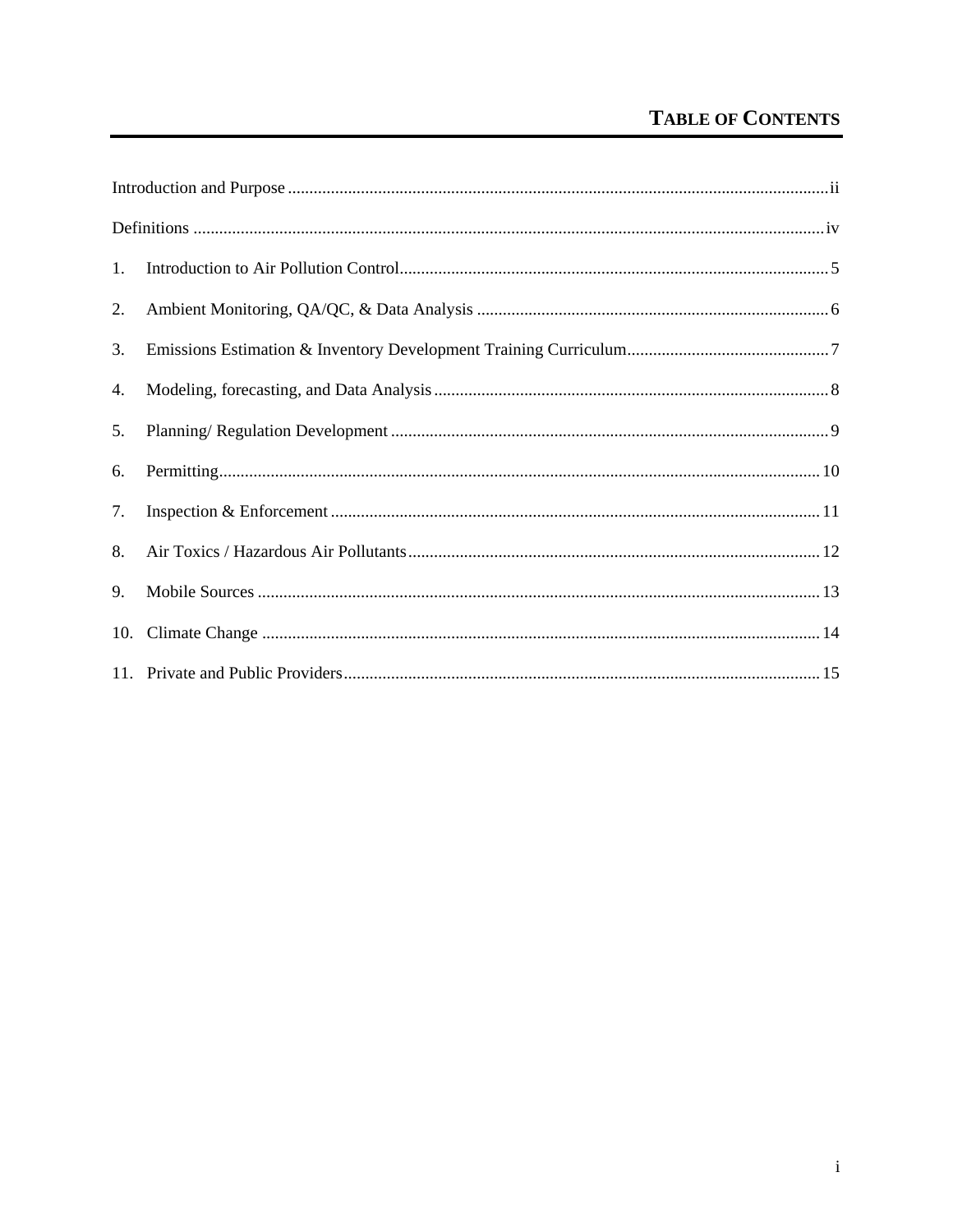#### **INTRODUCTION AND PURPOSE**

During the development of the National Air Quality Professional Training Guide, the training development committee researched sources outside of EPA and tried to identify the potential for gap filling for areas where there was limited information.

The assessment included potential courses offered by trade associations (such as the Air & Waste Management Association and Greenhouse Gas Management Institute), programs within EPA (outside of Air Pollution Training Institute (APTI)) or other governmental agencies (such as the EPA's New Source Review section and Federal Highway Administration), and additional private providers with recognized professional education programs focuses on air quality (such as Trinity Consultants, RTP Environmental Associates, Lakes Environmental, and others).

This document list the courses provided by companies, agencies etc., other than EPA/APTI and CARB. The courses have been classified under the same ten (10) functions as used in the training guide for EPA and CARB courses. Please note that Section 11 lists courses by provider, with some extra courses listed within this section.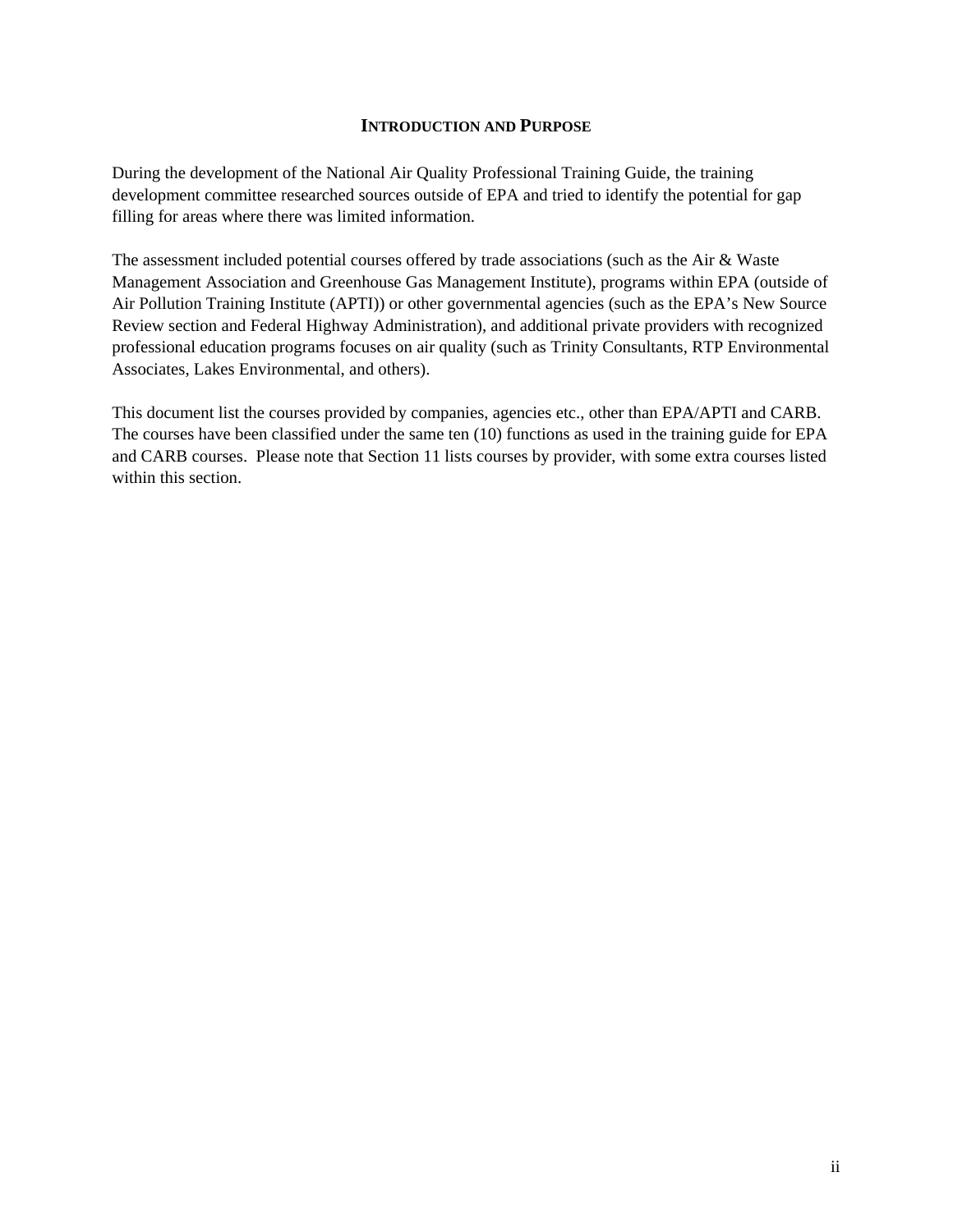

### **Training and Development Flowchart**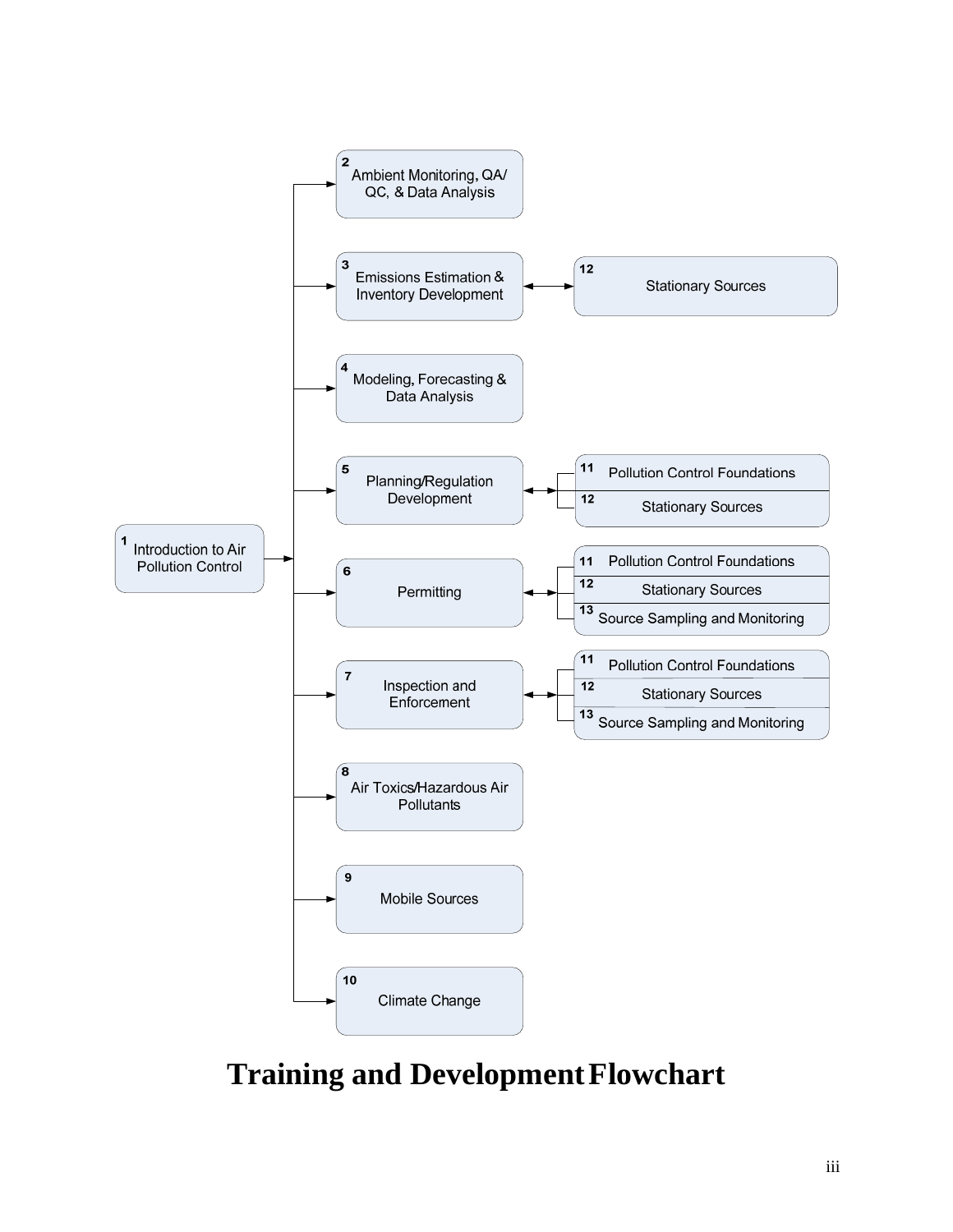| <b>Introduction to Air</b><br><b>Pollution Control</b>            | These courses are designed for regulatory personnel who are new or will be beginning their career in the air quality<br>regulatory field.                                                                                                                                                                                                                                                                                                                                                                                                                |
|-------------------------------------------------------------------|----------------------------------------------------------------------------------------------------------------------------------------------------------------------------------------------------------------------------------------------------------------------------------------------------------------------------------------------------------------------------------------------------------------------------------------------------------------------------------------------------------------------------------------------------------|
| <b>Pollution Control</b><br><b>Foundations</b>                    | These courses present fundamental information on the formation and control of various air pollutants.                                                                                                                                                                                                                                                                                                                                                                                                                                                    |
| <b>Ambient Monitoring,</b><br>QA/QC, & Data Analysis              | These courses are designed for individuals within a regulatory agency whose role is to provide sampling and laboratory<br>analysis of ambient air samples. Course topics also include quality assurance/quality control and analysis of ambient air<br>quality data.                                                                                                                                                                                                                                                                                     |
| <b>Emissions Estimation &amp;</b><br><b>Inventory Development</b> | These courses are designed for regulatory personnel who have or will have the responsibility to develop emissions<br>inventories.                                                                                                                                                                                                                                                                                                                                                                                                                        |
| Modeling, Forecasting, &<br><b>Data Analysis</b>                  | These courses are designed for individuals who will be using or interpreting the results of air quality models.                                                                                                                                                                                                                                                                                                                                                                                                                                          |
| <b>Planning / Regulation</b><br><b>Development</b>                | These courses are designed for individuals who will be preparing State Implementation Plans or regulatory language.                                                                                                                                                                                                                                                                                                                                                                                                                                      |
| <b>Permitting</b>                                                 | These courses are designed for personnel of state and local permitting agencies who must review and interpret permit<br>applications and prepare permits. There are also relevant courses listed under pollution control foundations, stationary<br>sources, and source sampling and monitoring depending on the individual assignments.                                                                                                                                                                                                                 |
| <b>Inspection &amp; Enforcement</b>                               | These courses are designed for inspectors who determine compliance with air pollution control requirements in permits,<br>regulations, and orders. There are also relevant courses listed under pollution control foundations, stationary sources, and<br>source sampling and monitoring depending on the individual assignments.                                                                                                                                                                                                                        |
| Air Toxics / Hazardous Air<br><b>Pollutants</b>                   | These courses are designed for individuals who implement programs designed to reduce emissions of toxic or hazardous<br>air pollutants. There are also relevant courses listed under other topics depending on the individual assignments.                                                                                                                                                                                                                                                                                                               |
| <b>Stationary Sources</b>                                         | These courses provide information primarily for regulatory personnel in permits, compliance/enforcement, or planning<br>programs.                                                                                                                                                                                                                                                                                                                                                                                                                        |
| <b>Source Sampling and</b><br><b>Monitoring</b>                   | These courses are designed for regulatory personnel who have or will have the responsibility to evaluate source test<br>methods, approve test protocols, and review source test results as required under various federal and state regulations. In<br>addition, these courses are designed for regulatory personnel who have the responsibility to establish requirements in<br>permits or regulatory language for continuous emissions monitoring or compliance assurance monitoring or to evaluate<br>data provided in response to such requirements. |
| <b>Mobile Sources</b>                                             | These courses are designed for individuals who implement programs designed to reduce emissions from mobile sources,<br>both on-road and off-road.                                                                                                                                                                                                                                                                                                                                                                                                        |
| <b>Climate Change</b>                                             | These courses present information on greenhouse gas emissions estimation and control and fundamental scientific<br>information about climate change.                                                                                                                                                                                                                                                                                                                                                                                                     |

#### **DEFINITIONS**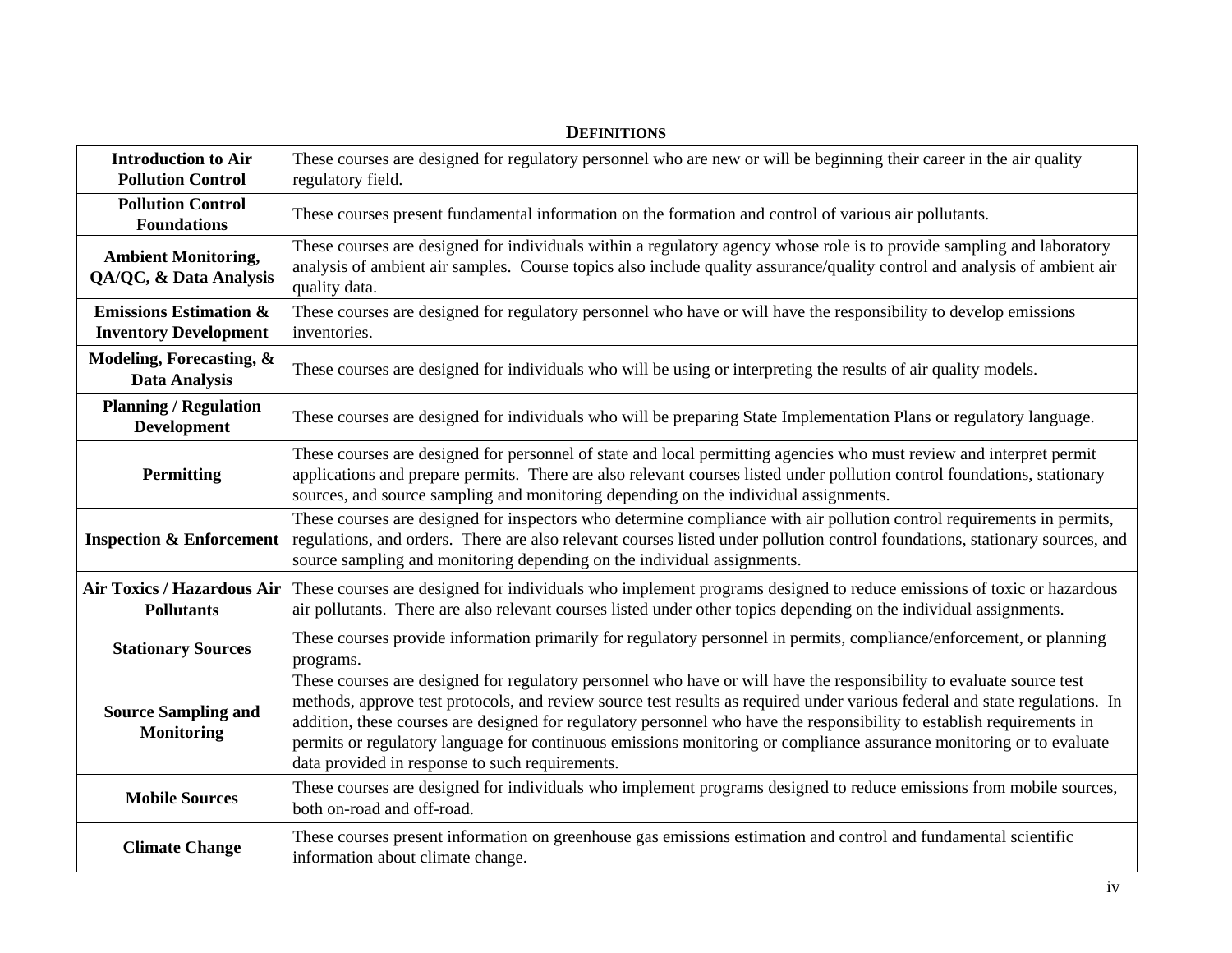No additional introductory courses were identified.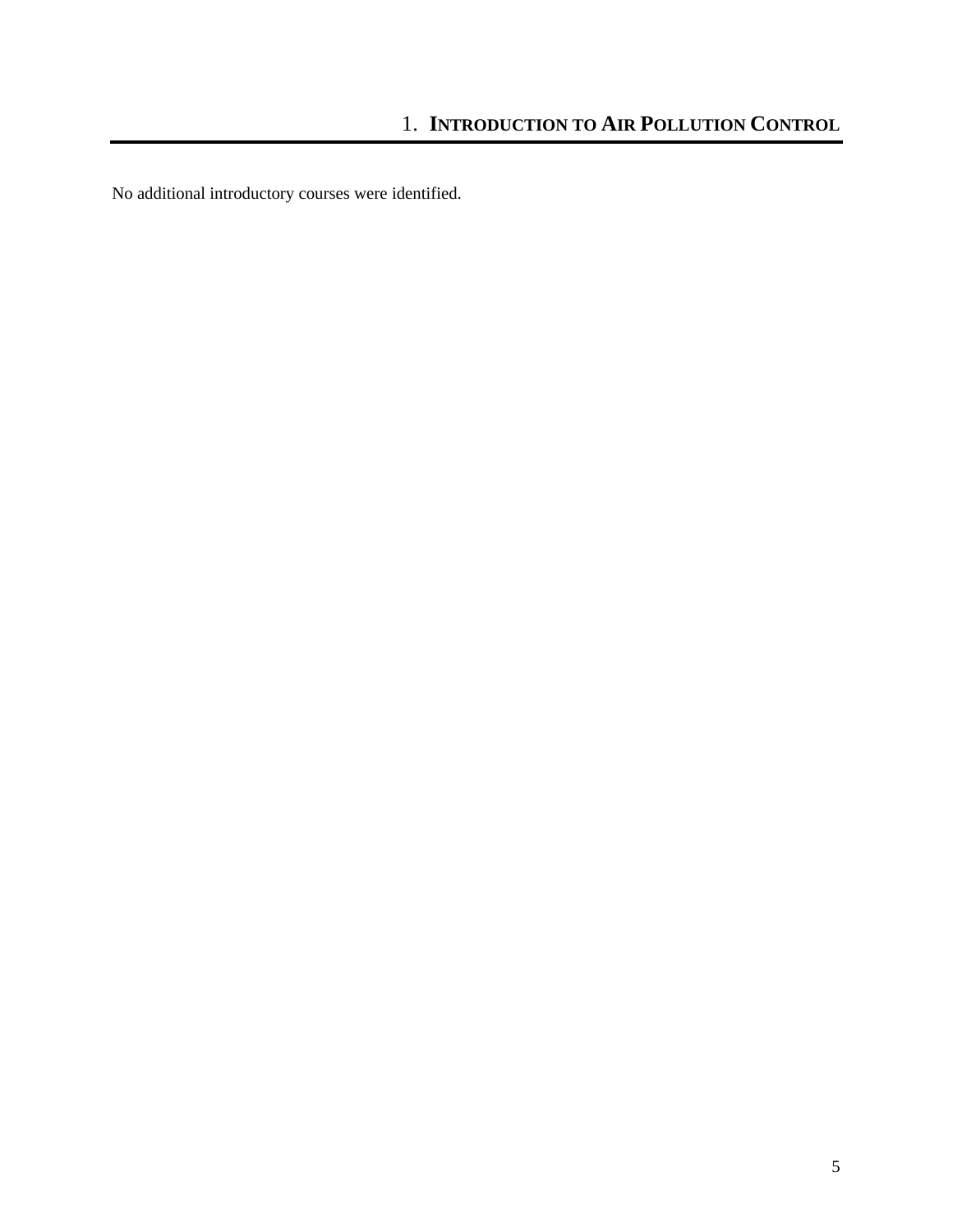- Data Validation Workshop – **developed for LADCO bySonoco Technology**
- Ambient Air Monitoring For Criteria and Hazardous Air Pollutants (HAPs) (Course #401) **Enviro Tech Solutions /William Winberry**
- Instrumental Methods Used for Sampling and Analysis of Ambient Air Particulate Matter (PM-2.5 µ) (Course #436) - **Enviro Tech Solutions /William Winberry**
- Quality Assurance/Quality Control (QA/QC) for Ambient Air Monitoring Systems and Networks (Course #470) - **Enviro Tech Solutions /William Winberry**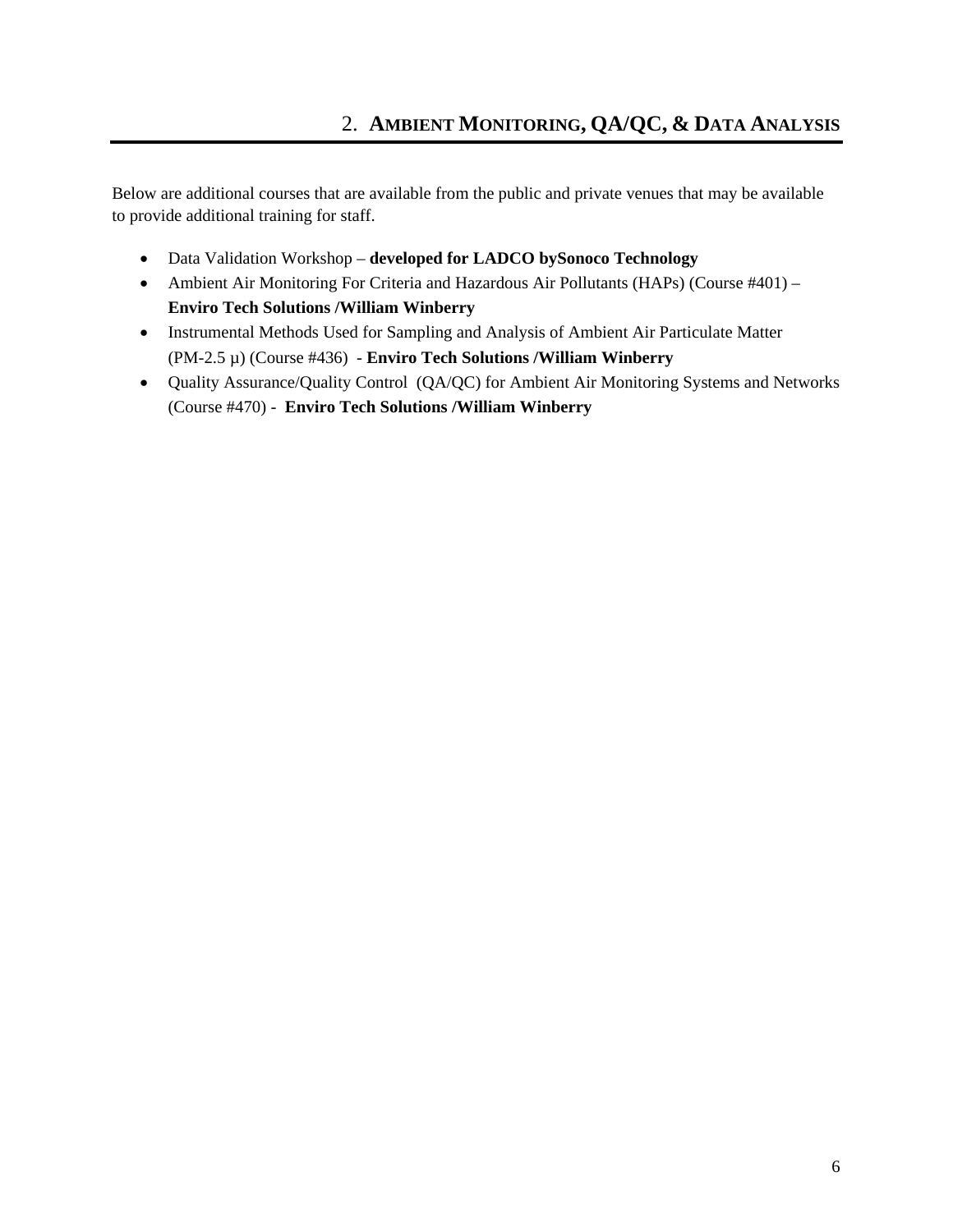#### 3. **EMISSIONS ESTIMATION & INVENTORY DEVELOPMENT TRAINING CURRICULUM**

- Emission Calculations and Data Reduction  **Trinity Consultants/MARAMA**
- MOVES 2010a 2-Day Training **Federal Highway Administration Resource Center**
- Emissions Calculations **Doyle Engineering Inc.**
- EPA Emissions Inventory Conference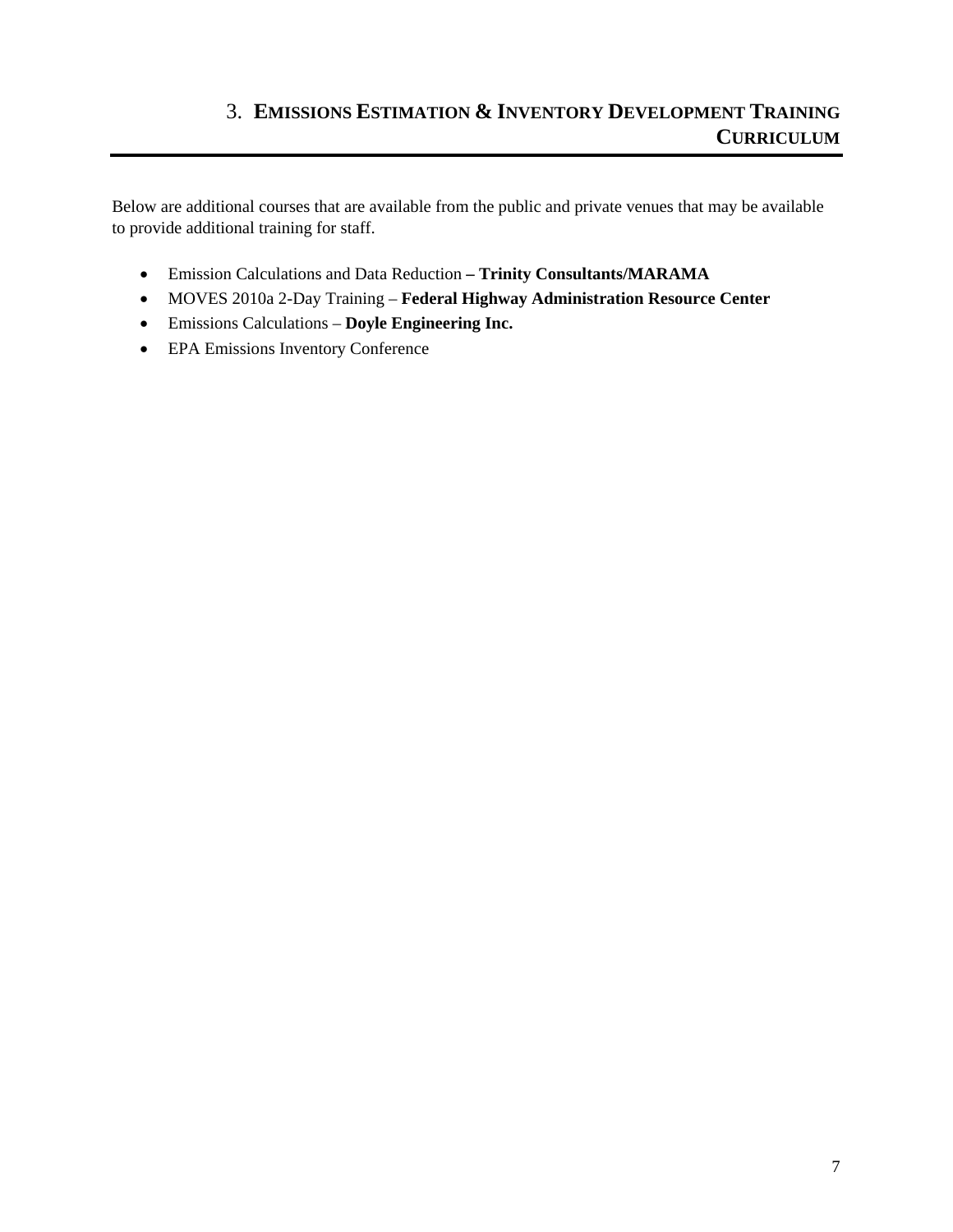- Fundamentals of Air Dispersion Modeling **Trinity Consultants**
- AERMOD Modeling Computer Laboratory **Trinity Consultants**
- Practical Air Dispersion Modeling Workshop - **Trinity Consultants**
- Transportation Air Quality Dispersion Modeling Workshop– **Federal Highway Administration Resources Center**
- COMMUTER Model Workshop **Federal Highway Administration Resources Center**
- AERMOD Training **Lakes Environmental Software**
- CALPUFF Training **Lakes Environmental Software**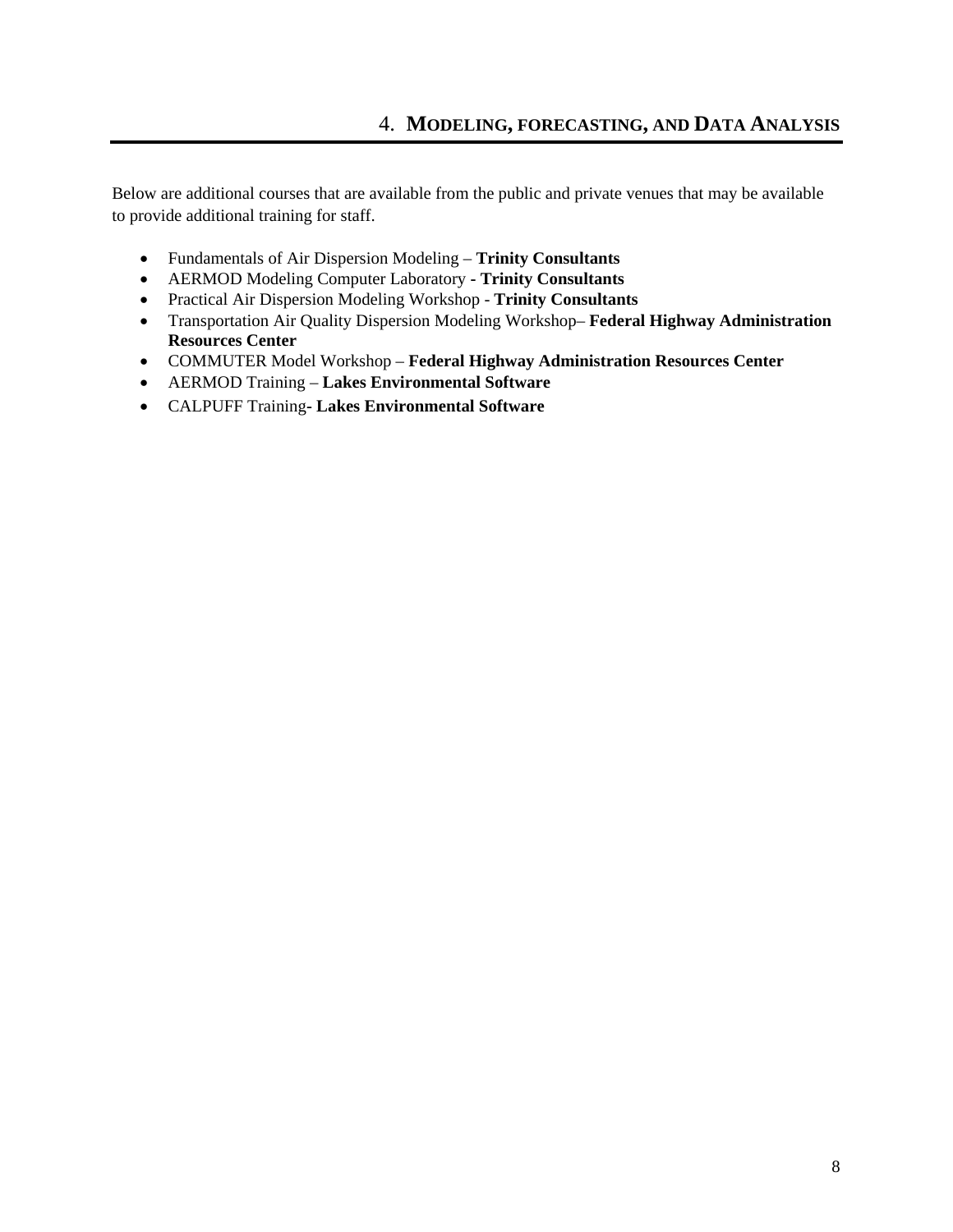- OECA Regulatory Development Training Course NETI MLS 902
- Risk Communication Course Alvin Chun and Arnold Den **US EPA National Center for Risk Communication and Public Improvement**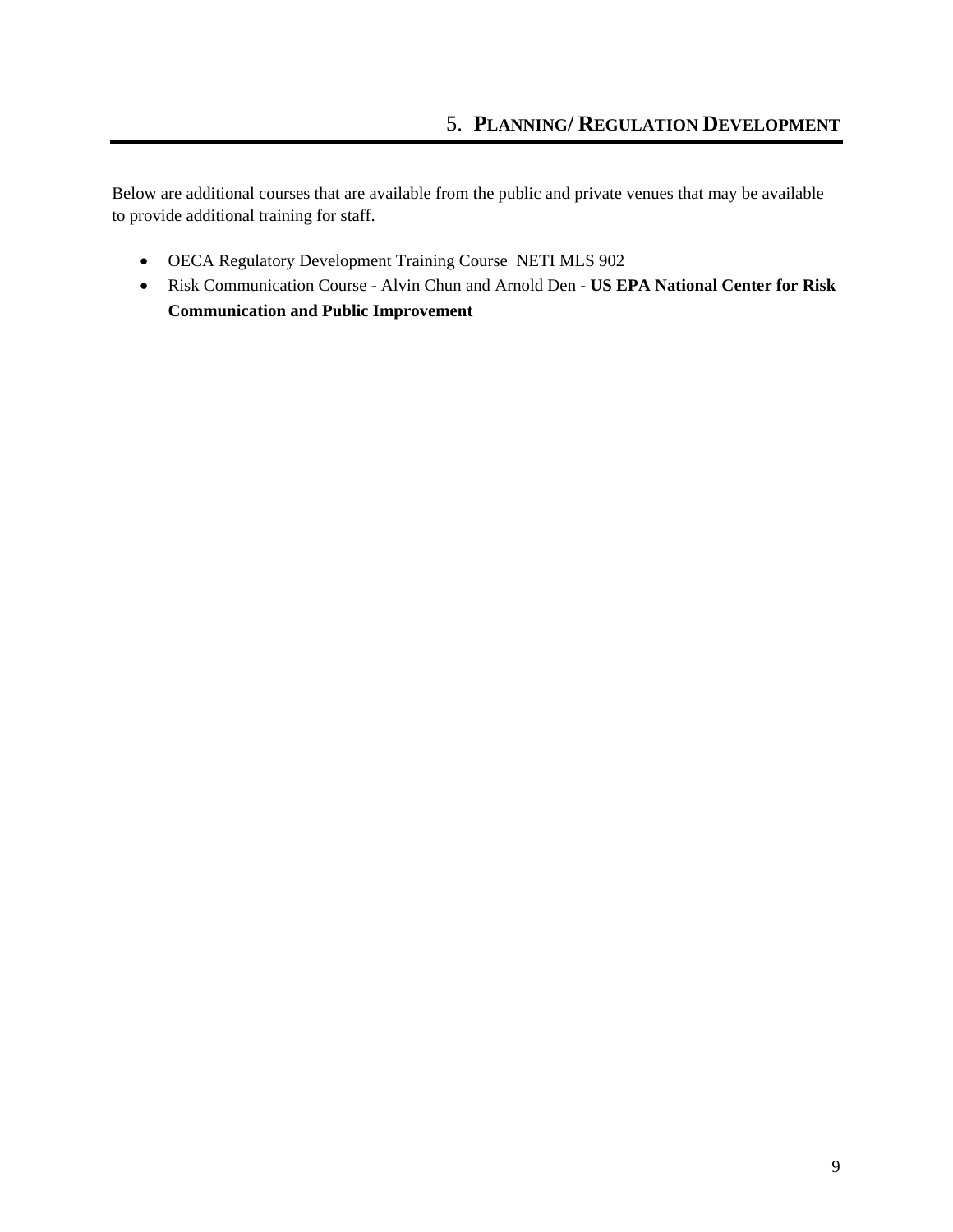- Fundamentals of NSR/PSD Permitting [EMGM-382] **AWMA**
- Risk Management Planning: A Technical Review [ EMGM-177] **AWMA**
- Introduction to Visibility Concepts [AIR-255] **AWMA**
- Overview of Ozone Depleting Substance Regulations [AIR 141] **AWMA**
- New Source Review (NSR) **RTP Environmental**
- Advanced NSR **-RTP Environmental**
- Effective Permit Writing ) **RTP Environmental**
- New Source Performance Standards (NSPS) ) **RTP Environmental**
- National Emission Standards for Hazardous Air Pollutants (NESHAP) ) **RTP Environmental**
- Negotiating Permit Conditions (NSR and Title V) ) **RTP Environmental**
- Risk Management Planning (RMP) **RTP Environmental**
- BACT Determination Workshop **RTP Environmental**
- NSR/PSD Workshop **Trinity Consultants**
- Managing Greenhouse Gas Emissions- **Trinity Consultants**
- Understanding RMP and PSM Requirements- **Trinity Consultants**
- Managing Title V Permits- **Trinity Consultants**
- NSR for Carbon Dioxide and Other Greenhouse Gases- **Trinity Consultants**
- Compliance Workshop for Ozone Depleting Substances- **Trinity Consultants**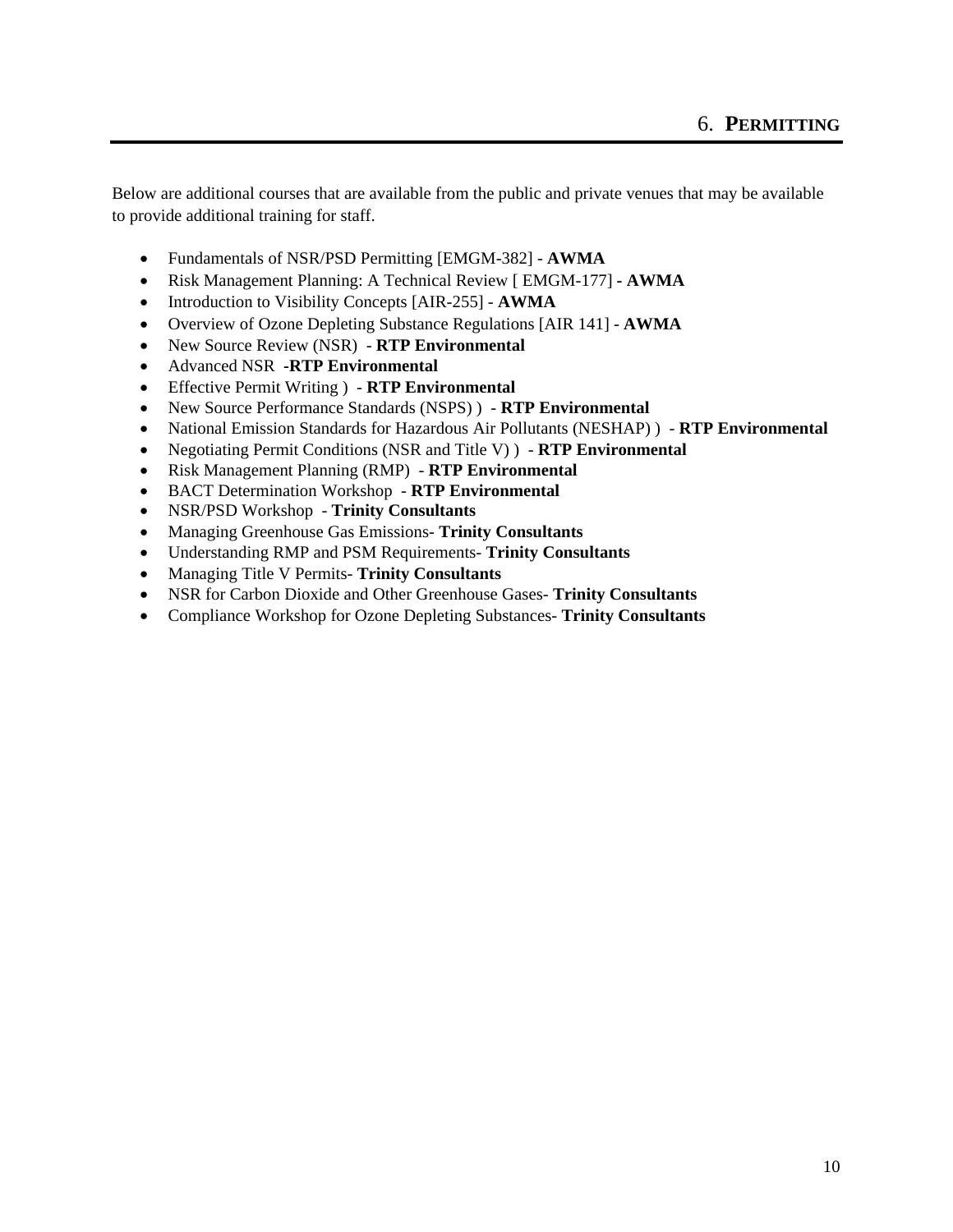- AIR-255 Introduction to Visibility Concepts **AWMA**
- Combustion Source Inspection **Doyle Enineering**
- Fundamentals of NSR/PSD Permitting [EMGM-382]  **AWMA**
- NSR and Advanced NSR **RTP Environmetnal**
- NSR/PSD Workshop **Trinity Consultants**
- Risk Management Planning **RTP Environmental**
- Risk Management Planning: A Technical Review EMGM-177: **AWMA**
- Introduction to Visibility Concepts AIR-255: AWMA
- Overview of Ozone Depleting Substance Regulations AIR 141- **AWMA**
- Compliance Workshop for Ozone Depleting Substances **Trinity Consultants**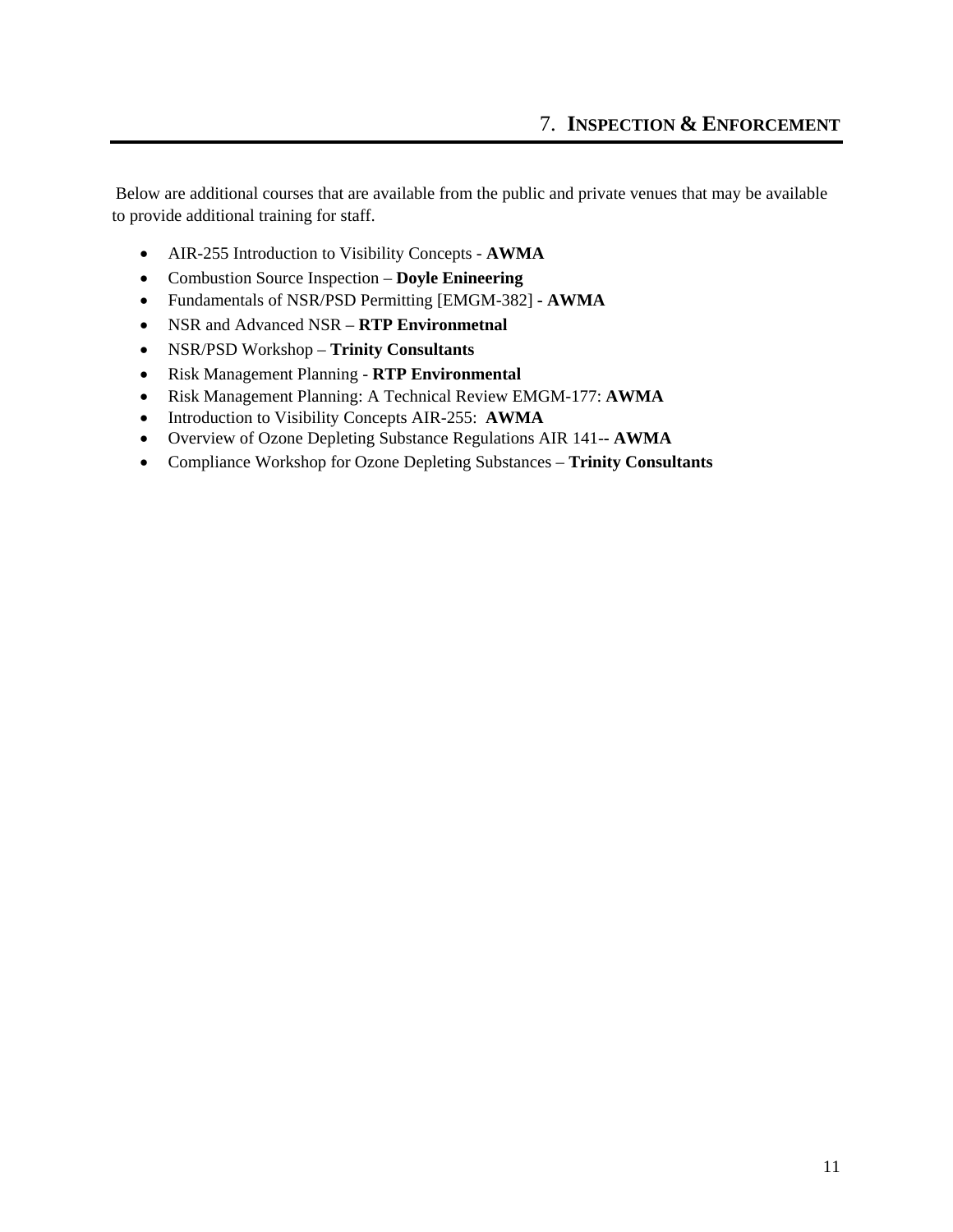- Risk Communication Course Alvin Chun and Arnold Den **US EPA National Center for Risk Communication and Public Improvement**
- EMGM-177: Risk Management Planning: A Technical Review - **AWMA**
- AIR-141: Overview of Ozone Depleting Substance Regulations -**AWMA**
- Risk Management Program -**RTP Environmental**
- RMP and PSM – **Trinity Consultants**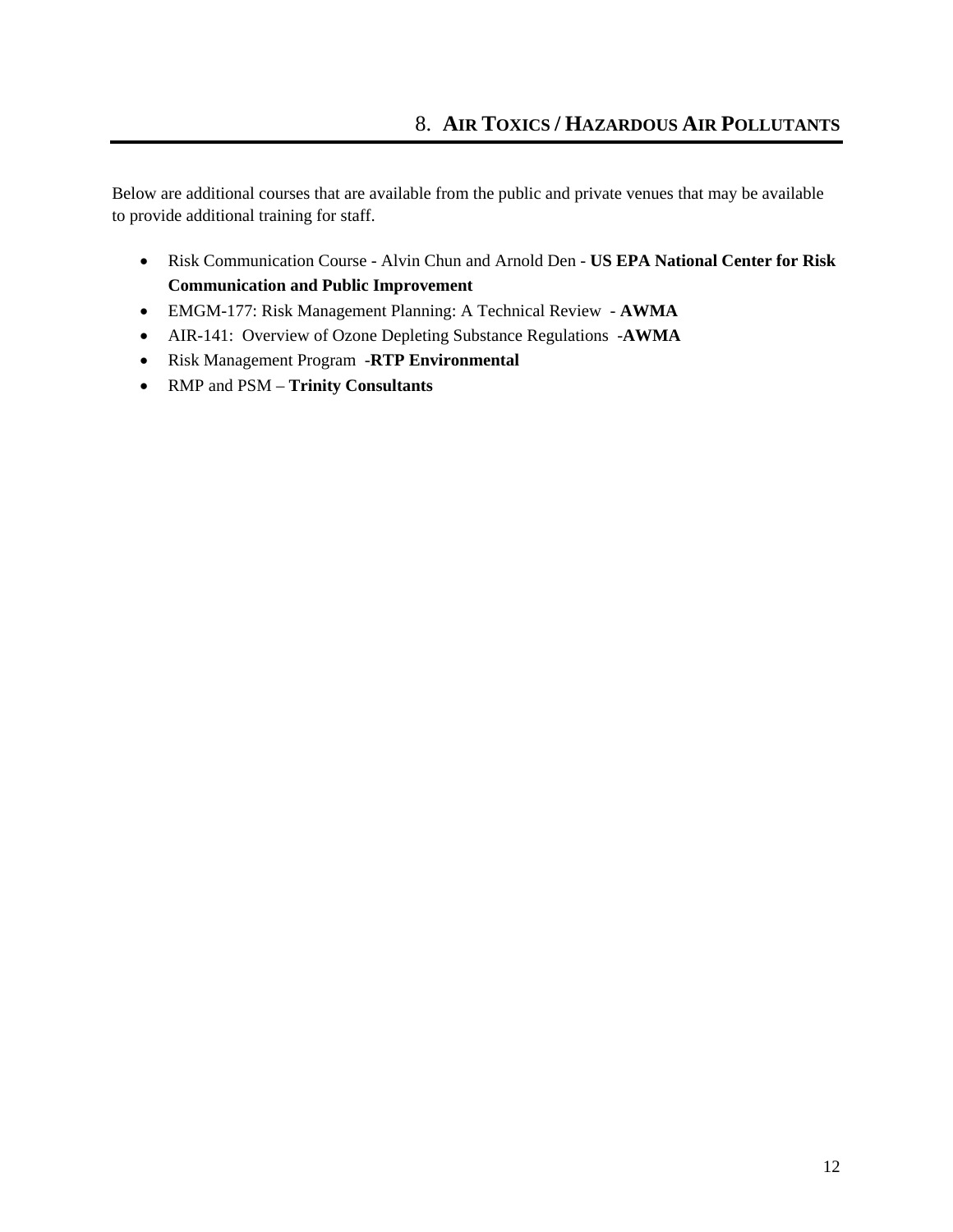- Mobile Source Emission Factor Modeling -**FHWA**
- Air Quality Fundamentals -**FHWA**
- MOVES 2011 Training -**FHWA**
- What is Transportation Conformity -**FHWA** https://connectdot.connectsolutions.com/whatisconformity/
- State and Metropolitan Transportation Planning -Rutgers National Transit Institute http://ntionline.com/courses/courseinfo.php?id=218
- Implications of Air Quality Planning for Transportation **-FHWA**
- The Congestion Mitigation and Air Quality (CMAQ) Program: Policy Overview -**FHWA**
- Air Quality Benefit Estimation Methodologies for Transportation Control Measures (TCM) Projects -**FHWA**
- Project Level Mobile Source Air Toxics (MSAT) Workshop **-FHWA**
- COMMUTER Model Workshop -**FHWA**
- An Introduction to My SQL for MOVES Model Users-**FHWA**  http://www.fhwa.dot.gov/resourcecenter/teams/airquality/mysqlwebinar.cfm

CARB offers mobile source control classes in California that would be useful to states that have adopted California standards.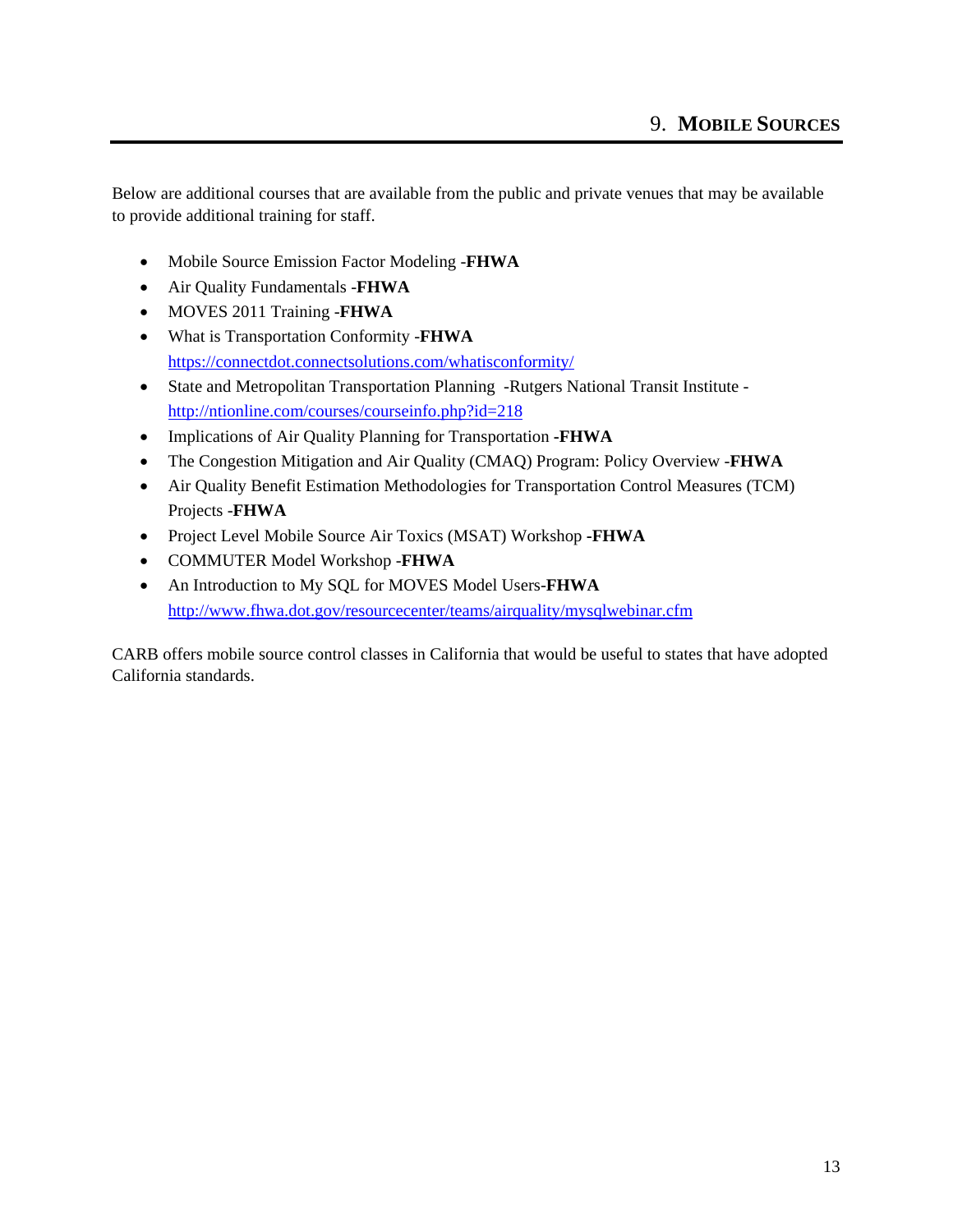- Introduction to Climate Change **Greenhouse Gas Management Institute**
- Managing Greenhouse Gas Emissions **Trinity Consultants**
- Basics of Organizational GHG Accounting  **Greenhouse Gas Management Institute**
- Greenhouse Gases and Climate Change 101 **Doyle Engineering**
- Fundamentals of Organizational GHG Accounting **Trinity Consultants**
- Using Life Cycle Analysis to Reduce Environmental Footprint **Trinity Consultants**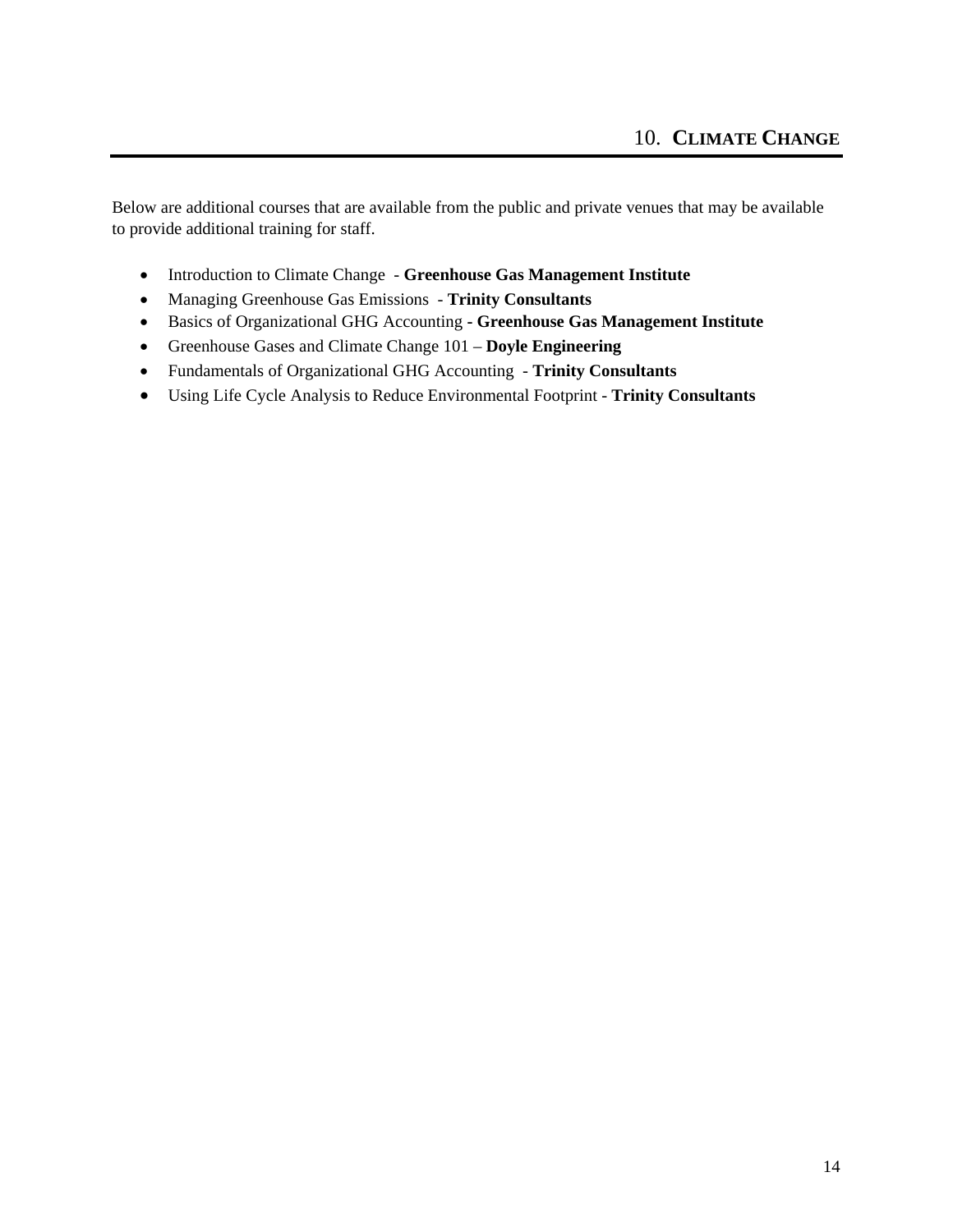#### **RTP Environmental**

http://www.rtpenv.com/services.html

- New Source Review (NSR)
- Advanced NSR
- Effective Permit Writing
- New Source Performance Standards (NSPS)
- National Emission Standards for Hazardous Air Pollutants (NESHAP)
- Negotiating Permit Conditions (NSR and Title V)
- Risk Management Planning (RMP)
- BACT Determination Workshop

#### **Trinity Consultants**

http://www.trinityconsultants.com/Training/

- NSR/PSD Workshop
- Managing Greenhouse Gas Emissions
- Fundamentals of Organizational GHG Accounting
- Using Life Cycle Analysis to Reduce Environmental Footprint
- Introduction to Air Quality Regulations
- Understanding RMP and PSM Requirements
- Managing Title V Permits
- NSR for Carbon Dioxide and Other Greenhouse Gases
- Compliance Workshop for Ozone Depleting Substances
- Fundamentals of Air Dispersion Modeling
- AERMOD Modeling Computer Laboratory
- Practical Air Dispersion Modeling Workshop
- Industry Specific Courses See website
- State Specific Permitting Courses See website
- Emissions Calculations and Data Reduction Trinity and MARAMA

#### **Federal Highway Administration Resource Center**

http://www.fhwa.dot.gov/resourcecenter/teams/airquality/courses.cfm

- The Congestion Mitigation and Air Quality (CMAQ) Program: Policy Overview (Webinare)
- Air Quality Benefit Estimation Methodologies for TCM Projects
- Air Quality Fundamentals (AQ 101)
- **MOBILE6.2 Webinar**
- Project-Level Mobile Source Air Toxics (MSAT) Workshop
- MOVES2010a 2-Day Training
- Transportation Air Quality Dispersion Modeling Workshop
- COMMUTER Model Workshop
- **Transportation Conformity 101**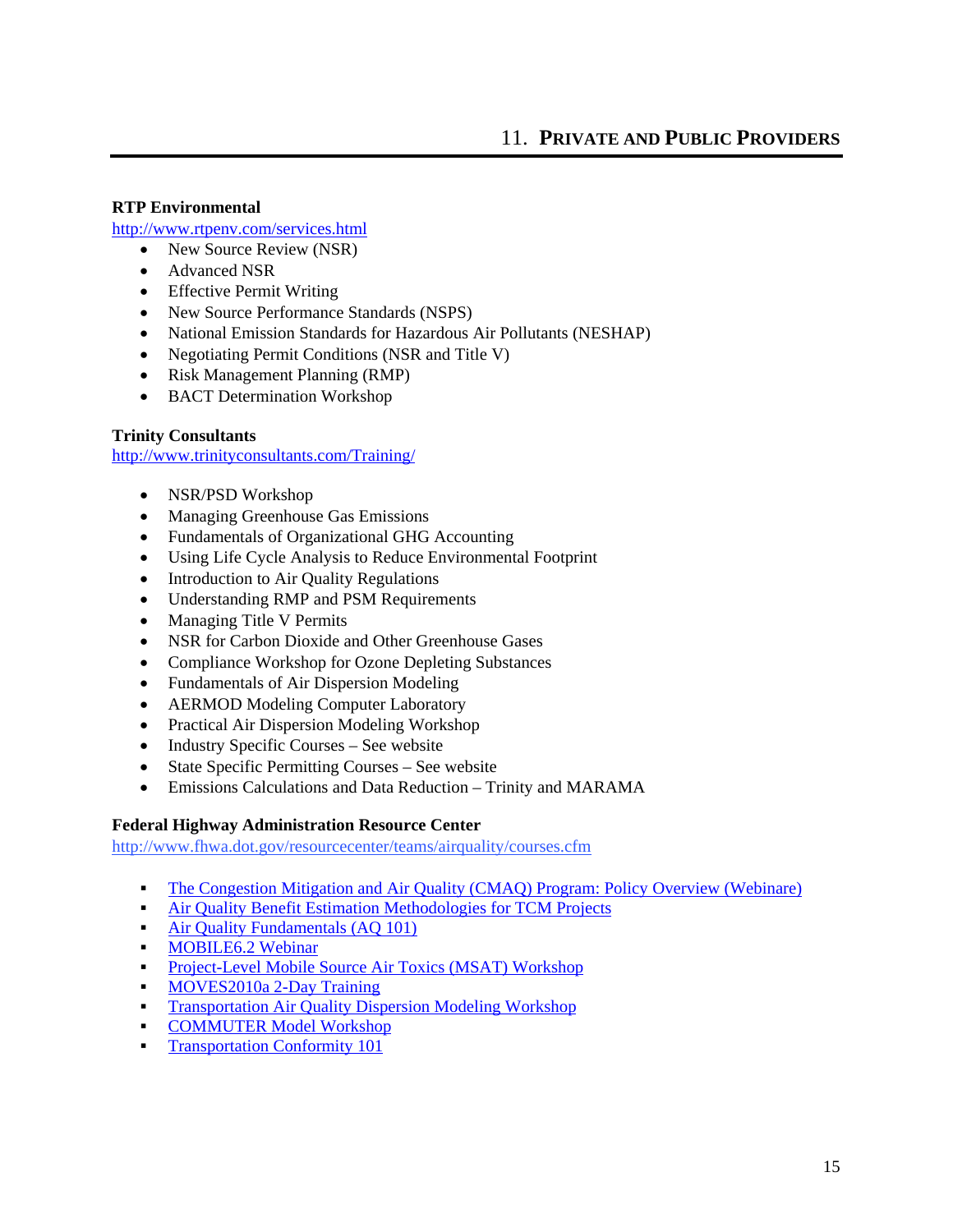#### **Lakes Environmental Software**

http://www.weblakes.com/training/index.html

- AERMOD
- CALPUFF

#### **Doyle Engineering Inc. / Brian W. Doyle**

http://www.briandoylephd.com/

- Combustion Source Inspection
- Emissions Calculations
- CAM and Title V Monitoring
- Greenhouse Gases and Climate Change 101

#### **EnviroTech Solutions / William T. "Jerry" Winberry, Jr.**

- Inspection Techniques for Monitoring Fugitive Volatile Organic Compounds (VOCs) Emissions from Industrial Sources Utilizing Federal Reference Method 21 (Course #380)
- Ambient Air Monitoring For Criteria and Hazardous Air Pollutants (HAPs)(Course #401)
- Instrumental Methods Used for Sampling and Analysis of Ambient Air Particulate Matter (PM-2.5 µ) (Course #436)
- Safety and the Agency Inspector (Course #446)
- Stack Sampling for Hazardous Air Pollutants (HAPs) and Radionuclides (Course #450/451)
- Stack Testing/Source Test Observations for Mercury Emissions Workshop (Course #469)
- Quality Assurance/Quality Control (QA/QC) for Ambient Air Monitoring Systems and Networks (Course #470)
- Instrumentation for Source Continuous Emission Monitoring (CEM) For Criteria Pollutants and Hazardous Air Pollutants (HAPs) and Radionuclides (Course #474)
- Quality Assurance /Quality Control (QA/QC) for Stack Continuous Emission Monitors (CEMs) Systems (Course #476)
- Inspection and Monitoring of Landfill Gas Emissions for Agency Inspectors (Course #491)

#### **Alvin Chun and Arnold Den** - **US EPA National Center for Risk Communication and Public Involvement**

• Risk Communication Class

#### **Sonoco Technology**

Data Validation Workshop